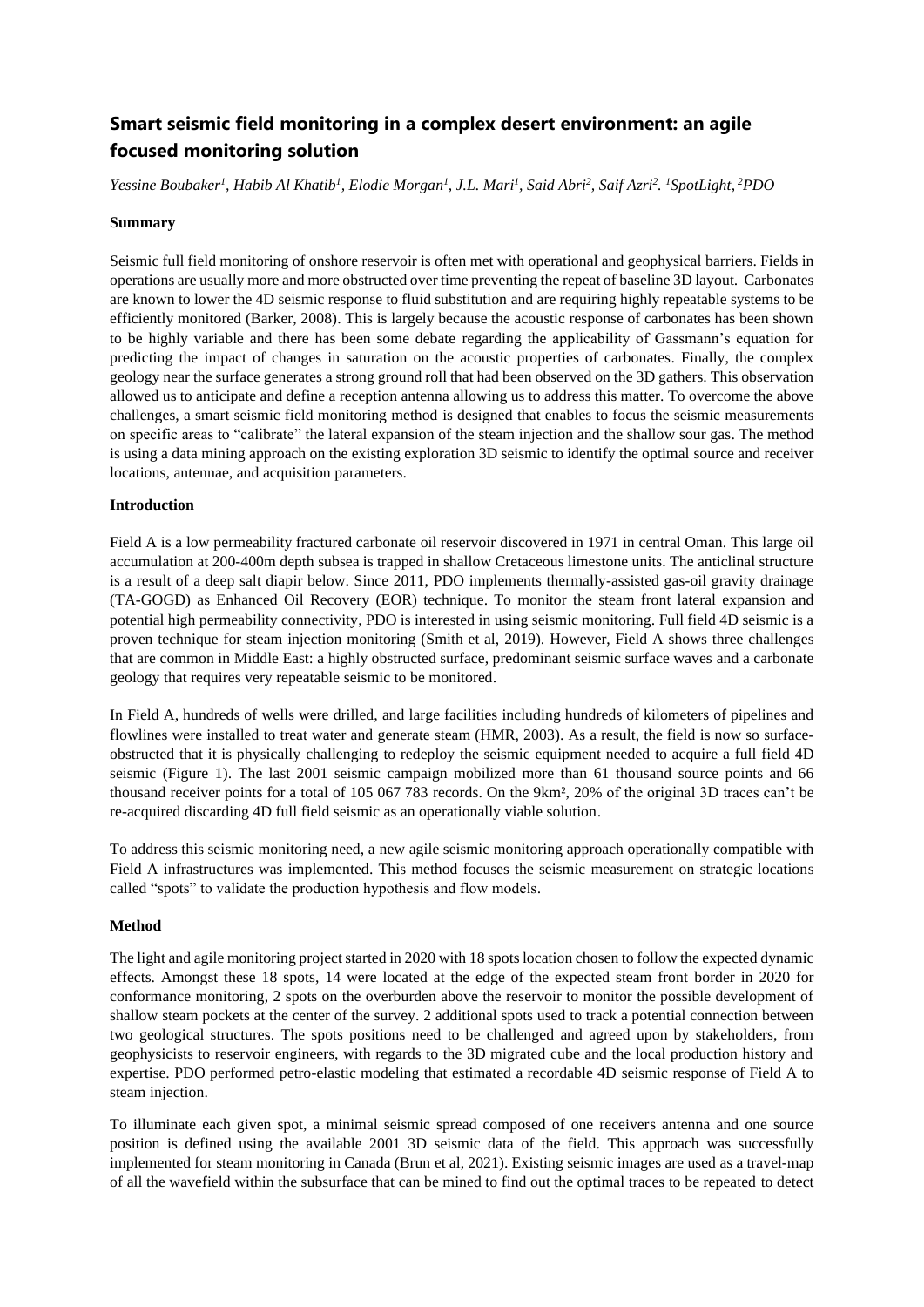changes without creating an image. This data mining approach on existing 3D seismic has the advantage of avoiding the common mid-point versus real world position approximation as dips can reach up to 12° on Field A. Furthermore, using all the raw data in a Common Spot Gather visualization gives further information on signal to noise ratio (Morgan et al, 2020), coupling and non-reflection waves (ground roll, guided waves…). The survey design aims at selecting the optimal source and receivers locations to enhance signal to noise ratio and repeatability through analysis of the existing seismic data and design the acquisition parameters.

On Field A as for most oil fields in desertic areas (Barker, 2008), the seismic data is affected by surface waves. FK filtering appears as the most promising method thanks to its simpleness and efficiency to separate surface and reflected waves. The 2001 3D data were used to design a receiver's antenna, dense enough to filter out surface waves. It was decided to use "oversized" antennae which could be downsized for future monitors.

# **An agile acquisition setup**

Acquisition was postponed for a year due the pandemic crisis, and original spots locations had to be updated to fit the expected steam conformance showing how adaptable the focused and agile monitoring technique is. In a few weeks, the survey design was updated for the new spots. In addition to geophysical attributes, current subsurface obstructions are considered with the operator and the scouting team to choose the optimal surface equipment's location with an easy access for the seismic vibrotruck. To ensure the best repeatability possible, the vibrotruck must keep its plate down and vibrate several times (Jervis et al, 2012). Receivers are -when physically possiblelocated away from noise sources (such as roads and infrastructures) (Figure 1).



**Figure 1** Left: Field A with seismic 3D layout and new obstructed areas. Right: Field A with the SpotDetection layout, the spots locations, and the new obstructed areas.

The figure 1 shows the 18 spots to be monitored in 2022 with a total of 11 sources positions and 18 receivers lines. Each receiver line is composed of 100 receivers spaced by 1m for a total of 1800 geophones. As for the source, two vibrotrucks were used with the following acquisition parameters: 50 sweeps per source station, sweep length of 55 seconds, sweep range from 8 to100 Hz. The acquisition took 8 days (including the mobilization and demobilization). A repeatability test was performed on one source location to assess stability of the system in time.

#### **Conclusion**

When conventional full field 4D seismic aren't feasible economically, environmentally and/or operationally, a smart seismic monitoring approach combining flow models, data mining on previous 3D seismic data, GIS and a strong link with the operations teams was implemented. On Field A, it has been possible to plan a focused monitoring seismic survey on a highly obstructed and desertic oil field in Oman. The lightness and agility of the solution represents an opportunity for these fields to calibrate models for conformance and caprock integrity to further enhance and secure production capabilities.

This light and focused monitoring solution proved its agility with a quick adaptation of the monitoring design, between the 2020 design & the 2022 update, showing adaptability to the underground new uncertainties and the field obstruction considerations. Down scaling the monitoring survey to a few critical spots allows to focus effort, design and equipment to maximize signal to noise ratio and repeatability. The acquisition was performed in 8 days which makes it possible to consider more frequent focused monitoring.

2022 base and monitor surveys will be processed to extract 4D attributes that could be correlated to the other field measurements and flow model assumptions to support EOR. The lightness and agility of this technology paves the way for seismic monitoring in obstructed area. Frequent monitoring could be envisaged when a strong 4D effect signature is expected like steam and carbon capture and storage.